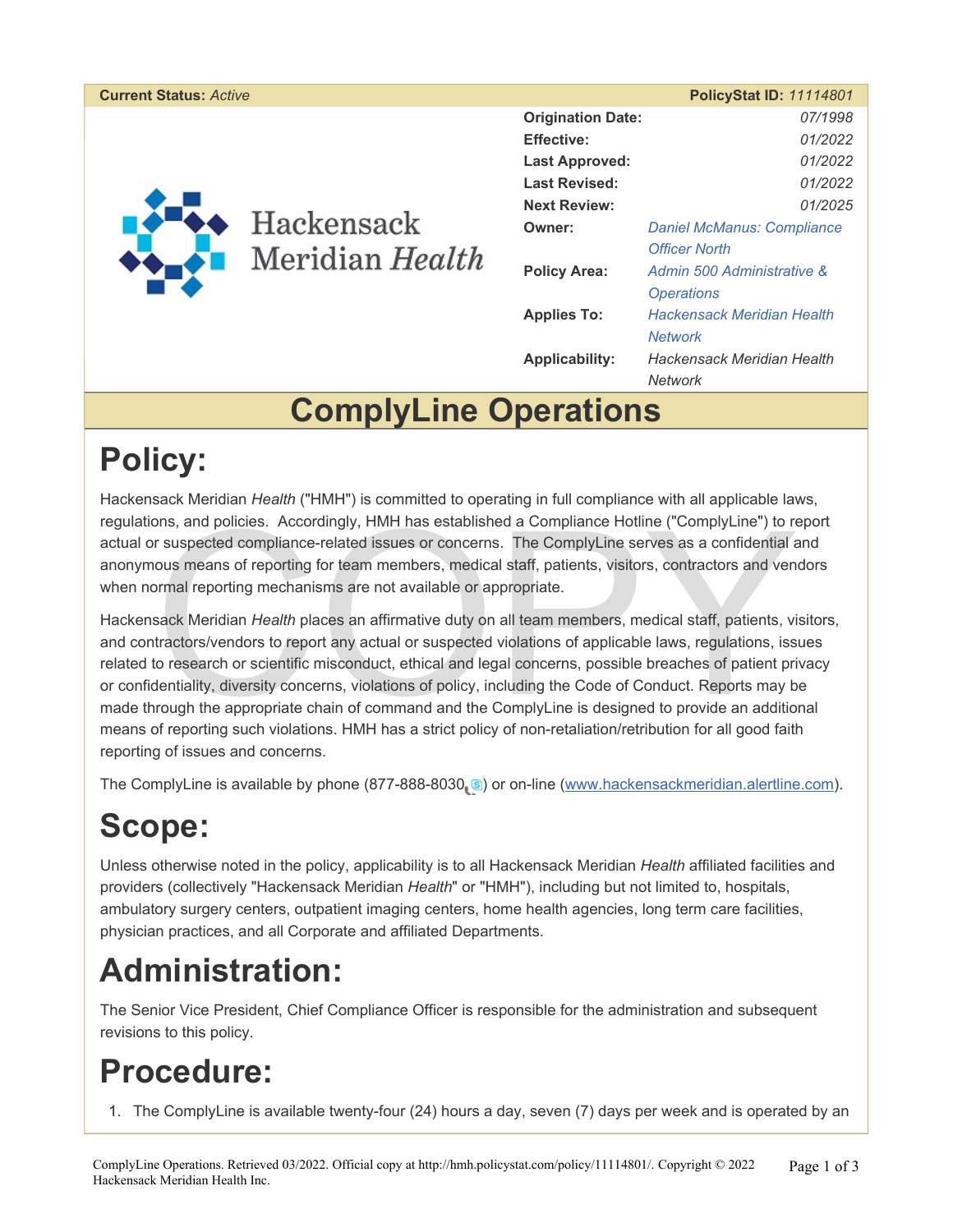independent third-party vendor. Callers will be asked a series of questions designed to elicit the most complete information regarding the reported issue or concern. If utilizing the on-line web reporting feature, the individual will be required to input the answers to the questions designed to obtain all pertinent information about the issue or concern.

- 2. All reporters are not required to disclose his/her identity. All individuals who contact the ComplyLine shall be assured anonymity as allowed under the law or in the case where they identify themselves, confidentiality. No attempt will be made to trace the source of the call or identify the caller when anonymity is requested.
- 3. While reporters will not be asked to disclose their identity, in some circumstances it will not be possible to act on a caller's complaint without information that may disclose their identity or the caller's identity may become apparent during the call. In such circumstances, the caller's identity will be held in confidence to the fullest extent of the law.
- 4. All reporters are provided with an identifying Report Number and a Personal Identification Number (PIN) to be able to provide additional information or request a status on their respective report.
- 5. All ComplyLine reports are logged in a confidential incident management system with restricted access. Corporate Compliance will be responsible for the care and custody of all ComplyLine report documentation, maintaining all files in a secure fashion.
- e Chief Compliance Officer or designee(s) will be notified of each ComplyLine report via email and ort will be evaluated and appropriate follow-up action will be taken. The report will include, but<br>tied to, the following i 6. The Chief Compliance Officer or designee(s) will be notified of each ComplyLine report via email and the report will be evaluated and appropriate follow-up action will be taken. The report will include, but not be limited to, the following information:
	- a. Name or location of the facility or HMH Division
	- b. Date of the report
	- c. Report summary and details of the reported issue or concern
	- d. Name of the reporter and contact information (if provided)
	- e. Other individuals involved in the issue or concern or witnesses
	- f. Priority level assigned to the report (Priority A, B, or C)
		- i. Priority A An immediate or imminent threat to person, property or environment. The vendor will immediately notifiy Corporate Compliance via telephone followed by the standard written report notification via email. .
		- ii. Priorty B A situation that requires prompt attention, but does not require immediate notification to HMH.
		- iii. Priority C Reports that do not require immediate action by HMH.
- 7. The Office of Corporate Compliance will ensure all reports received by the ComplyLine are investigated by team members having sufficient level of expertise/knowledge with regards to the issue or concern reported. the Office of Corporate Compliance will involve other departments as appropriate for advice or further investigation relating to ComplyLine reports. These other departments include, but are not limited to, Human Resources, Privacy, Audit Services, Research Integrity and Security.
- 8. ComplyLine reports naming a member of the Compliance Department will be referred to the Chief Compliance Officer for review. In the event the Chief Compliance Officer is named in a report; the Executive Vice President, Chief Legal Officer, Operations will be contacted to ensure appropriate review of the report.